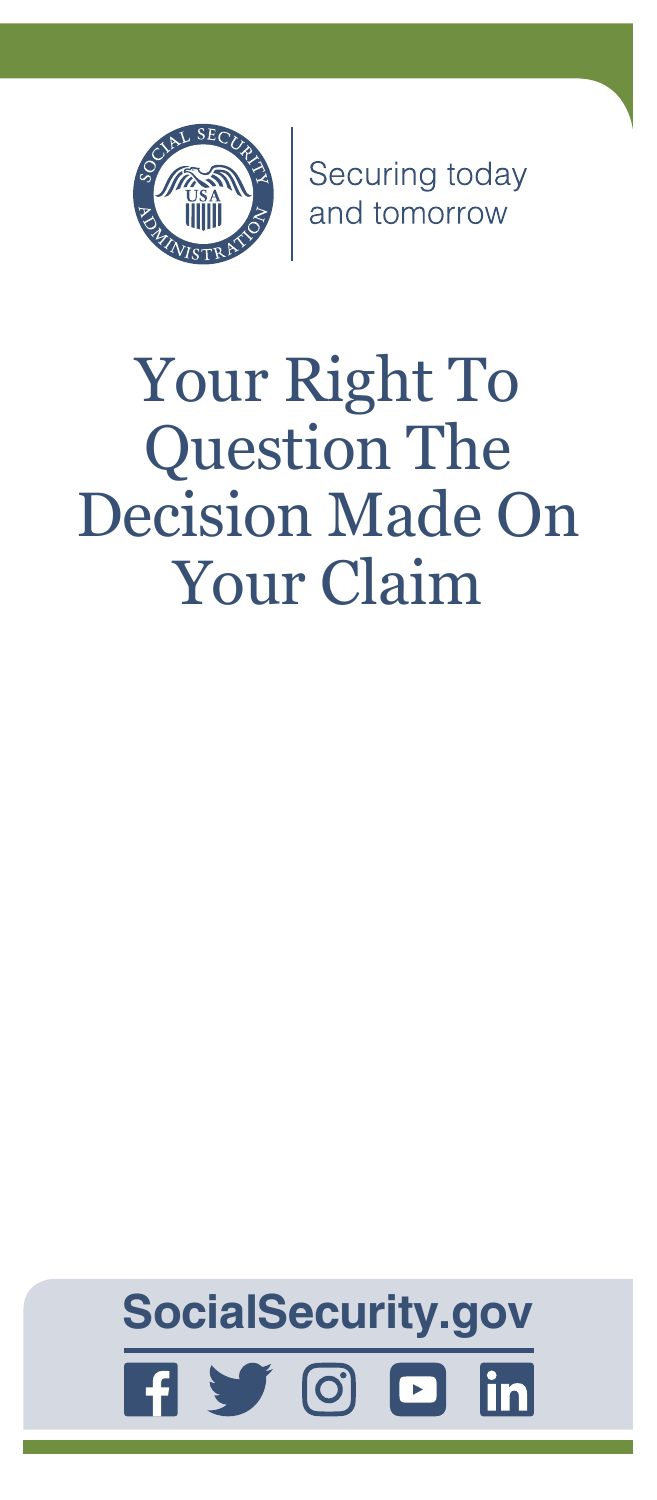Social Security wants to be sure that you receive the Social Security benefits you qualify for. We carefully look at all of the facts before we make a decision about your eligibility for benefits and the amount you can receive. If you disagree with our decision, you can appeal it. That means you can ask us to look at your case again. When you ask for an appeal, we will look at the entire decision, not just the part you disagree with. If our decision was wrong, we will change it.

There are four levels of appeal. If you're not satisfied with the decision at one level, you may appeal to the next.

The levels are:

- Reconsideration:
- Hearing;
- Appeals Council review; and
- Federal court.

## When to appeal

In order to file an appeal, it is important to understand the timeframe during which you can ask for one. You have 60 days from the date you receive the letter telling you about our decision to request an appeal. We assume you'll get our letter within five days after the date on the letter, unless you can show us you got it later.

If you do not appeal within the 60-day time limit, you may lose your right to appeal and the last decision we made becomes final. For example, if you do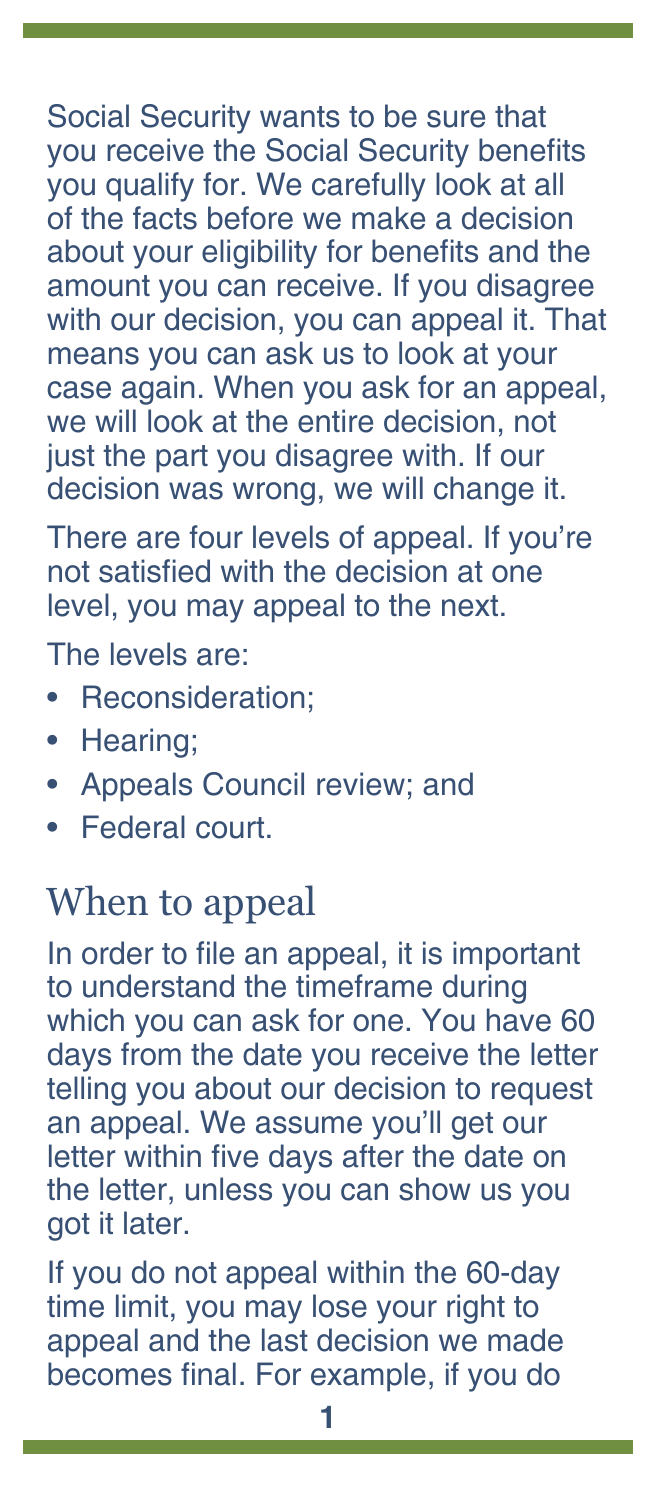not ask for a reconsideration within 60 days, you may lose your right to have your case reviewed.

If you have a good reason for not appealing your case within the time limits, we may give you more time. A request for more time must be made to us in writing, stating the reason for the delay.

If the last day to appeal falls on a Saturday, Sunday or national holiday, the time limit extends to the next workday.

## How to appeal

You must request your appeal in writing. You can call us and ask for the appeal form or send us a signed note with your Social Security number stating that you wish to appeal the decision in your case. If you applied for Social Security disability benefits and your application was denied, the fastest and easiest way to file an appeal of your decision is by visiting *[www.socialsecurity.gov/](https://www.socialsecurity.gov/disability/appeal) [disability/appeal](https://www.socialsecurity.gov/disability/appeal)*. You can upload documents online to support your appeal, which will help decrease the time it takes to receive a decision from Social Security.

If you live outside of the United States, now you can also appeal your Social Security disability decision online.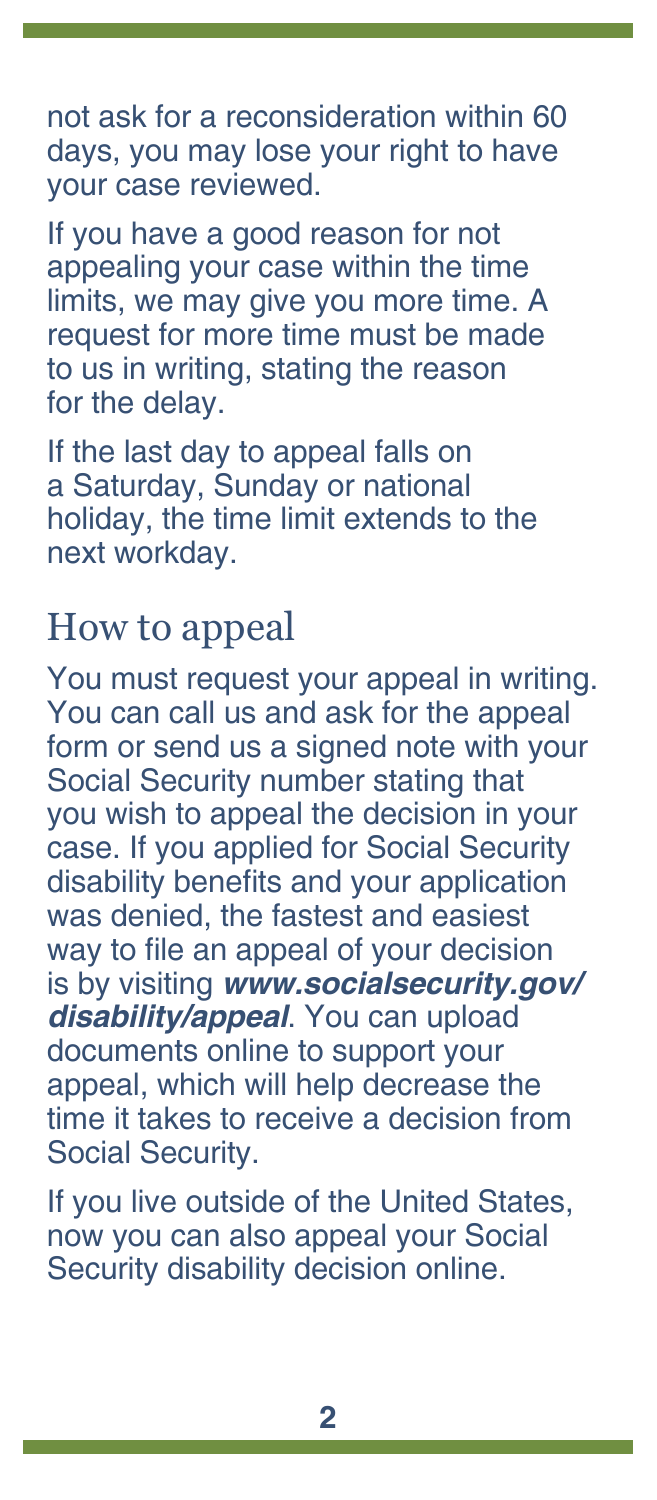### Your right to representation

You may choose to have someone help you with your appeal or to represent you. Your representative may be a lawyer or other qualified person familiar with you and the Social Security program. We will work with your representative just as we would work with you. He or she can act for you in most Social Security matters and will receive a copy of any decisions we make about your claim.

Your representative cannot charge or collect a fee from you without first getting written approval from us. If you want more information about having a representative, ask for *[Your Right To Representation](https://www.ssa.gov/pubs/EN-05-10075.pdf)* [\(Publication No. 05-10075\)](https://www.ssa.gov/pubs/EN-05-10075.pdf), which also is available online at our website, *[www.socialsecurity.gov](https://www.socialsecurity.gov)*.

#### Reconsideration

A reconsideration is a complete review of your claim by someone at Social Security (or at the state Disability Determination Services if you're appealing a disability decision) who had no part in the first decision. That person will look at all the evidence used to make the original decision, plus any new evidence.

When we make a decision on your reconsideration, we will send you a letter explaining the decision.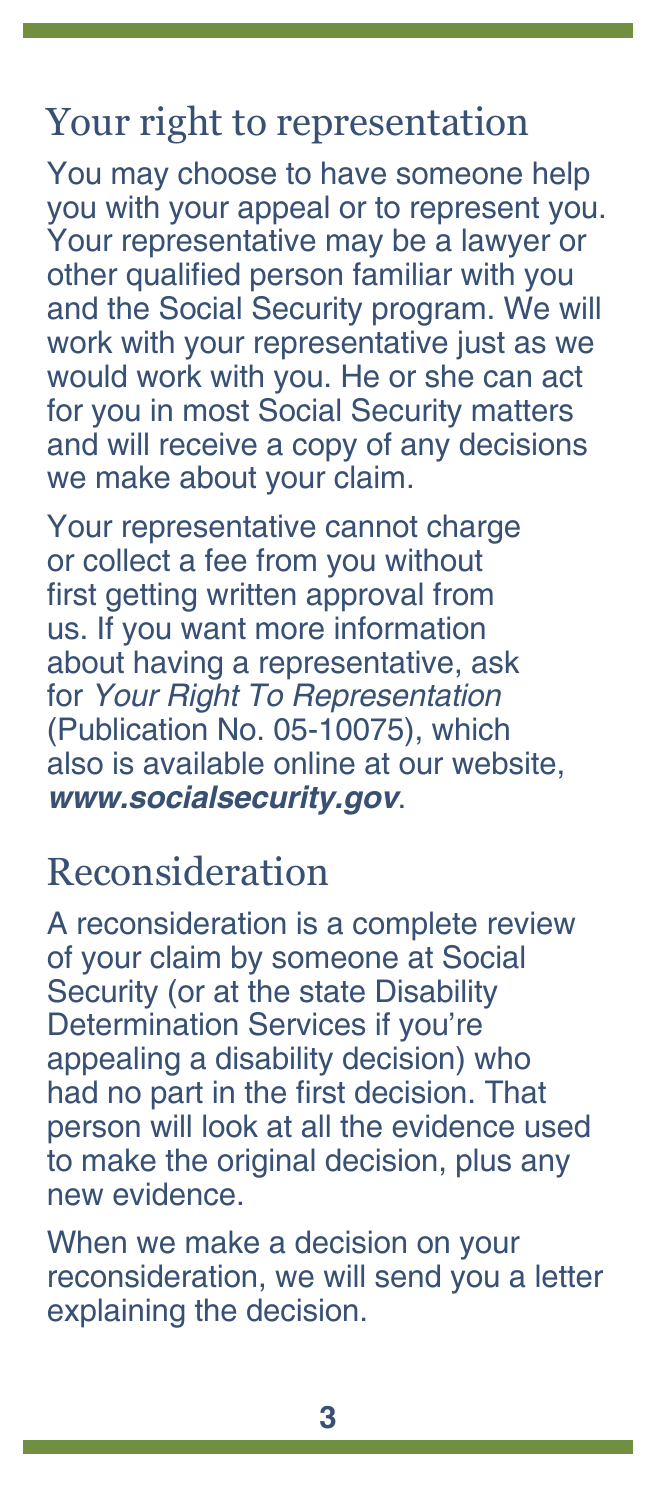## **Hearing**

If you disagree with the reconsideration decision, you may ask for a hearing. The hearing will be conducted by an administrative law judge who had no part in the original decision or the reconsideration of your case.

The hearing is usually held within 75 miles of your home. The administrative law judge will notify you of the time and place of the hearing.

Before the hearing, we may ask you to give us more evidence and to clarify information about your claim. You may look at the information in your file and give new information.

At the hearing, the administrative law judge will question you and any witnesses you bring. Other witnesses, such as medical or vocational experts, may also give us information at the hearing. You or your representative may question the witnesses.

In certain situations, we may hold your hearing by a video conference rather than in person. We will let you know ahead of time if we'll do this in your case. With video hearings, we can make the hearing more convenient for you. Often an appearance by video hearing can be scheduled faster than an in-person one. Also, a video hearing location may be closer to your home. That might make it easier for you to have witnesses or other people accompany you.

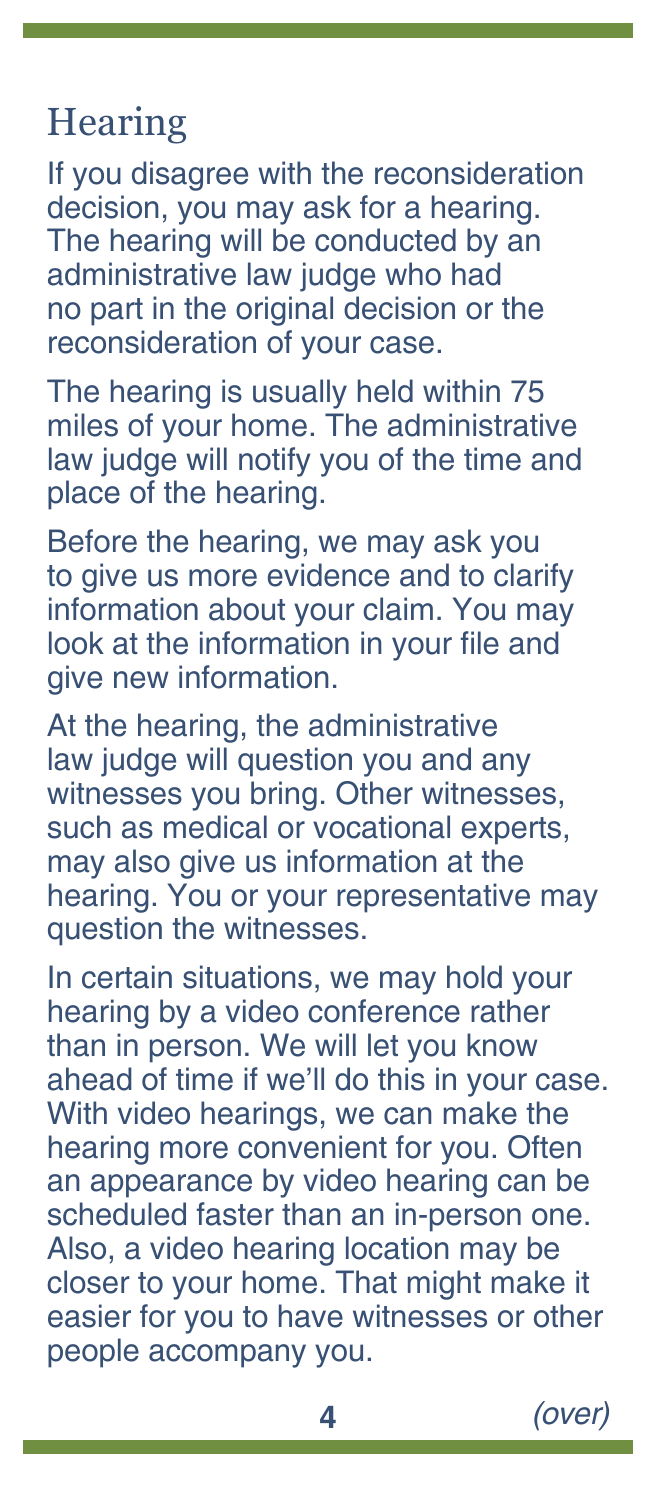It is usually to your advantage to attend the hearing (in person or video conference). You and your representative, if you have one, should come to the hearing and explain your case.

If you are unable to attend a hearing or do not wish to do so, you must tell us why in writing as soon as you can. Unless the administrative law judge believes your presence is necessary to decide your case and requires you to attend, you won't have to go. Or we may be able to make other arrangements for you, such as changing the time or place of your hearing. You must have a good reason for us to make other arrangements.

After the hearing, the judge will make a decision based on all the information in your case, including any new information you give. We will send you a letter and a copy of the judge's decision.

#### Appeals Council review

If you disagree with the hearing decision made by the administrative law judge, you may ask for a review by Social Security's Appeals Council. The Appeals Council looks at all requests for review, but it may deny a request if it believes the hearing decision was correct. If the Appeals Council decides to review your case, the Council will either decide your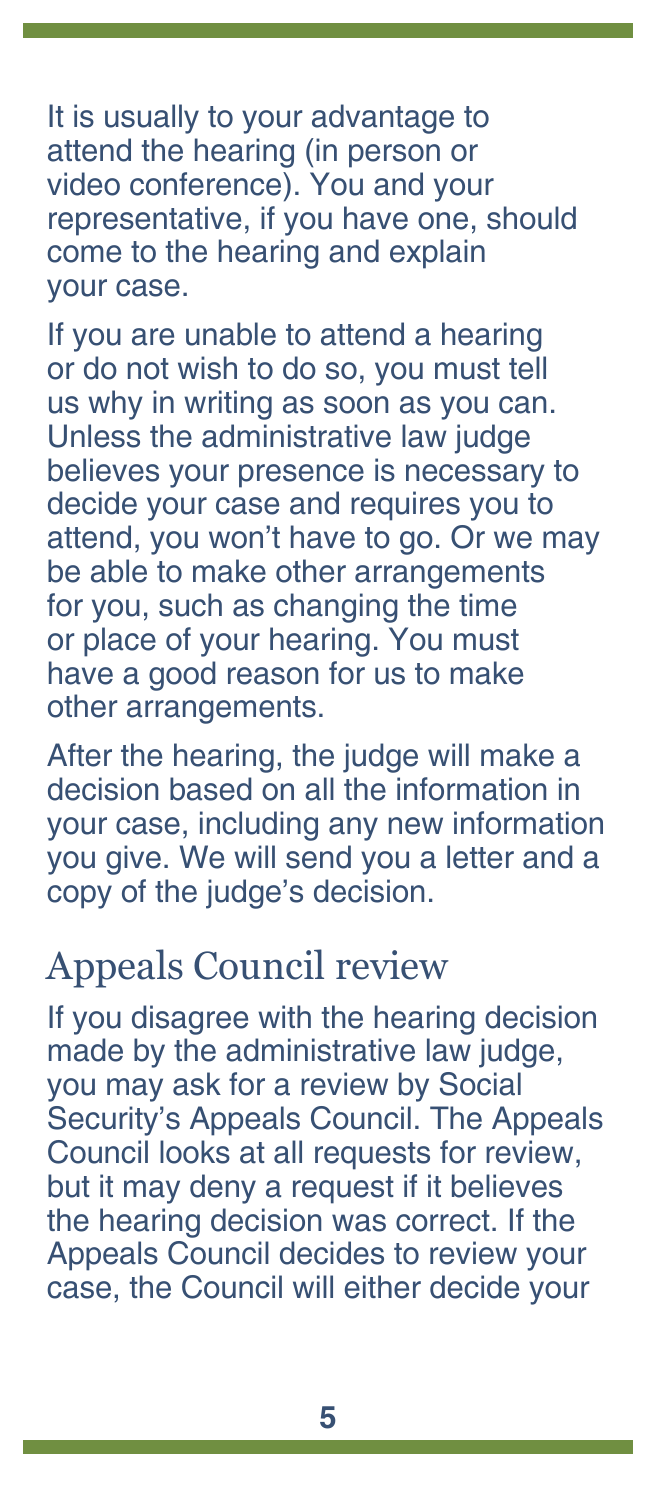case itself or issue an order returning your case to an administrative law judge for further action.

If the Appeals Council denies your request for review, we will send you a letter explaining the denial. If the Appeals Council decides your case itself, we will send you a copy of the decision. If the Appeals Council returns your case to an administrative law judge, we will send you a letter and a copy of the order.

## Federal court

If you disagree with the Appeals Council's decision or if the Appeals Council decides not to review your case, you may file a lawsuit in a federal district court. The letter we send you about the Appeals Council's decision also will tell you how to ask a court to look at your case.